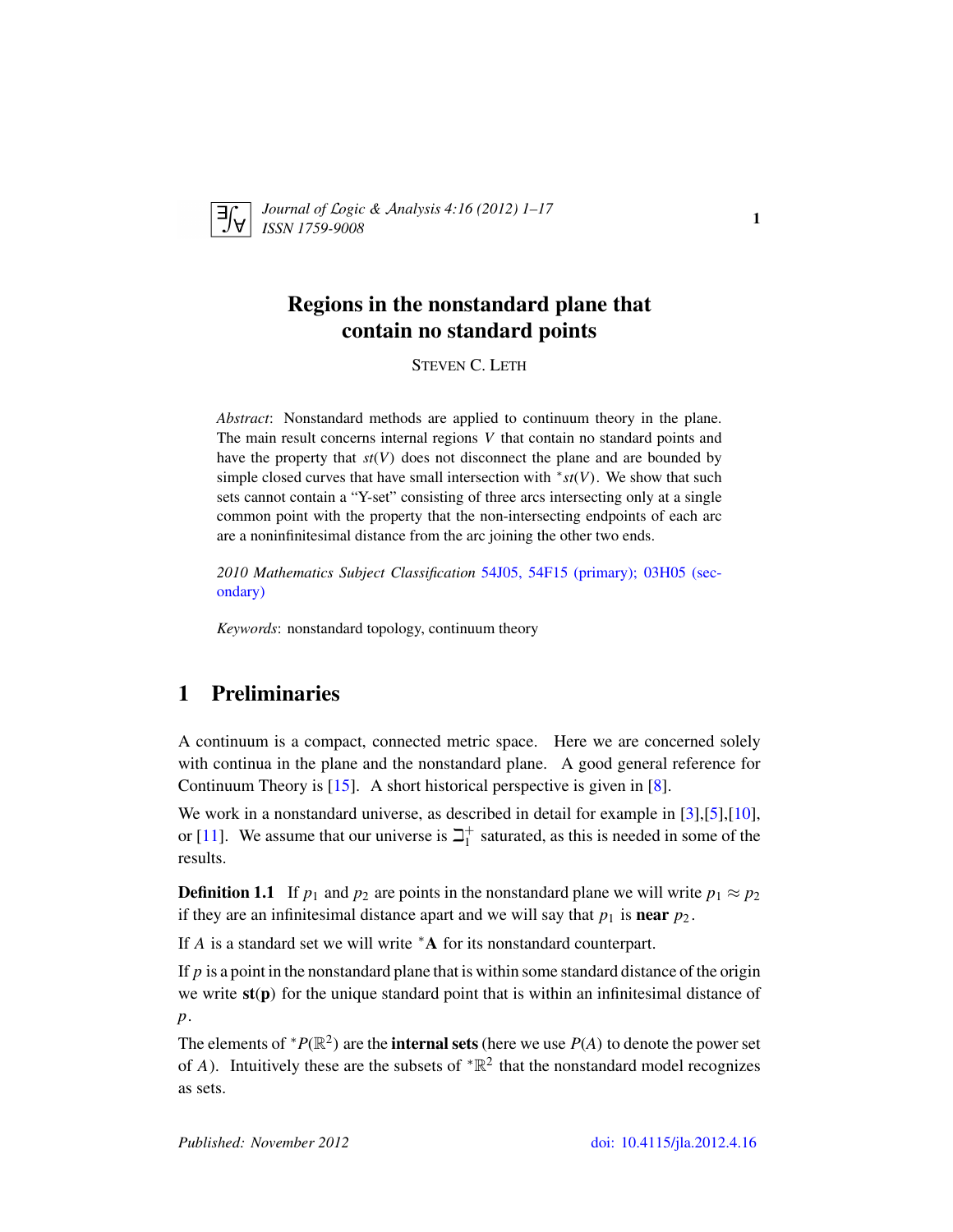The results in the proposition below are elementary and well-known, but are fundamental to this work, so the proofs are included here for convenience.

Proposition 1.2 i) If *A* is any internal set in the plane then *st*(*A*) (the set of all standard points infinitesimally close to points in *A*) is closed.

ii) If *A* is internal, connected and bounded (i.e. contained in some  $*B(0, r)$  for a standard real  $r > 0$ ) in the nonstandard plane then  $st(A)$  is connected.

**Proof** i) If *p* is a limit point of  $st(A)$  then for any standard  $\varepsilon > 0$  there must exist points of *A* within  $\varepsilon$  of *p*. Internally we may let  $r = \inf_{a \in A} ||a - p||$ , and *r* must be infinitesimal. But then *p* is a standard point near points in *A*, so  $p \in st(A)$ .

ii). Suppose that *st*(*A*) is not connected, and let *U* and *V* be a separation, i.e. suppose that *st*(*A*) ⊂ *U* ∪ *V*, both are open, and both have nonempty intersection with *st*(*A*). Let  $u \in U \cap st(A)$  and  $v \in V \cap st(A)$ . Then there exists  $a_u, a_v$  in A such that  $st(a_u) = u$ and  $st(a_v) = v$ . Since U and V are open, there exists a standard  $d > 0$  such that all points within *d* of *u* are in *U* and all points within *d* of *v* are in *V*. Thus, by transfer,  $a_u \in {}^*U$ , and  $a_v \in {}^*V$ , and these two sets are open and disjoint. Since *A* is connected and both  $*U$  and  $*V$  intersect *A*, there must exist a point  $x \in A$  that is not contained in <sup>∗</sup>*U*∪ <sup>∗</sup>*V*. Since *A* is bounded *st*(*x*) exists and since *st*(*x*) is an element of *st*(*A*), it is contained in either *U* or *V*. As above, however, this means that *x* is in either <sup>∗</sup>*U* or <sup>∗</sup>*V*, and this contradiction completes the proof.  $\Box$ 

Most of the definitions needed here are all collected below. The two "Y-set" definitions do not seem to correspond exactly to other definitions in the literature. They are simple triods with appropriate "width" properties. The notion of "IL-chainable" is a natural extension of usual chainability definitions into this nonstandard setting.

**Definition 1.3** If *A* is an arc (either standard or internal) and  $a_1$  and  $a_2$  are two points on *A* then we will write  $A[a_1, a_2]$  for the subarc from  $a_1$  to  $a_2$ . If *S* is a simple closed curve in the plane or the nonstandard plane we will write  $V<sub>S</sub>$  for the bounded region whose boundary is  $S$  ( $V_S$  exists and is well-defined by the Jordan Curve Theorem). We will say that a set  $A \subset \mathbb{R}^2$  contains a **Y-set** if there exist four points  $a, b, c$ , and *x* in *A*, arcs  $C_{ax}$ ,  $C_{bx}$ , and  $C_{cx}$  in *A* intersecting only at *x*, from *a* to *x*, *b* to *x*, and  $c$  to  $x$ , respectively, such that none of the points  $a$ , $b$ , or  $c$  are within an infinitesimal of any point on the arcs joining the others to *x* (thus, for example, no point of *Cax*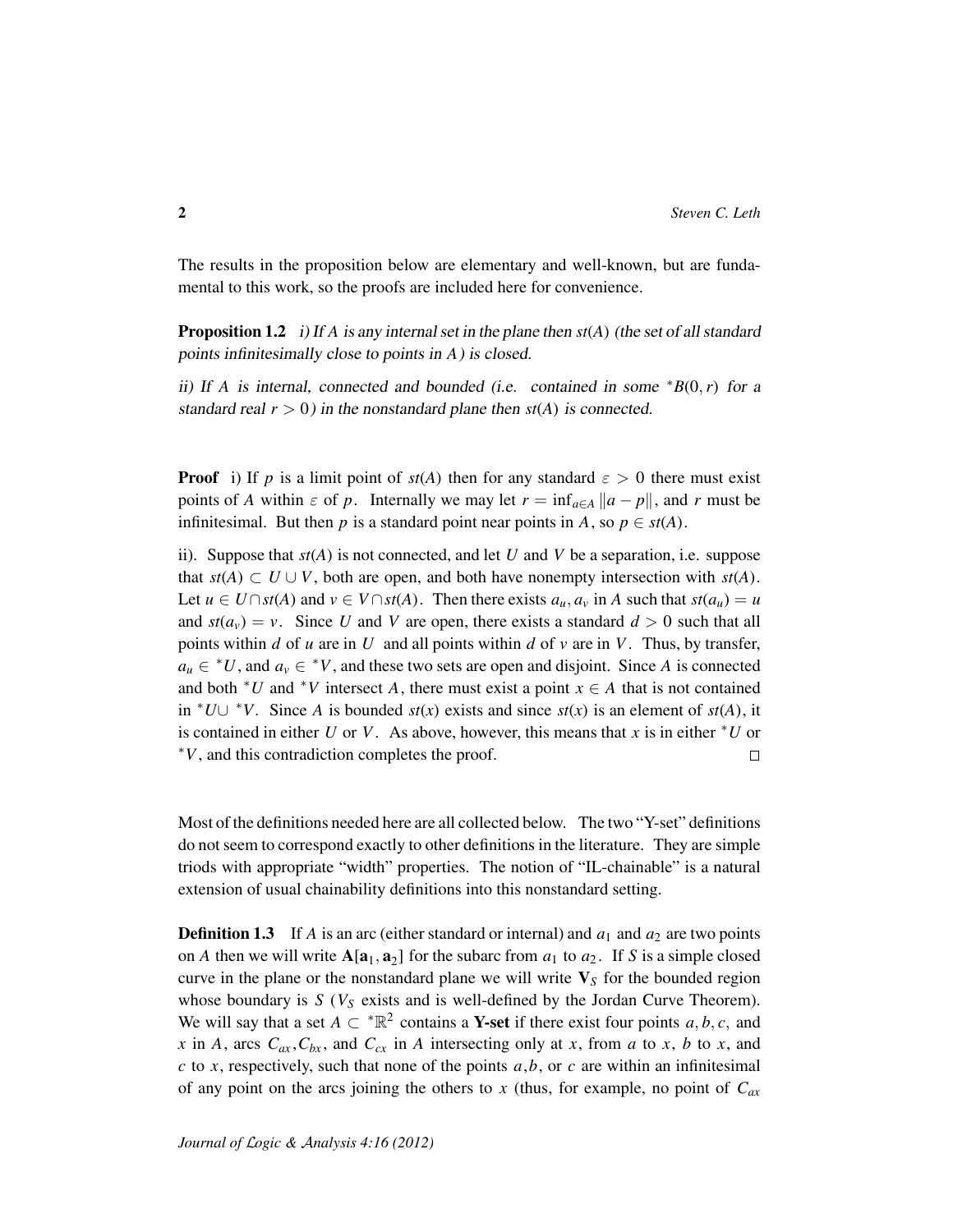is infinitesimally close to *b* or to *c*). If  $\delta > 0$  we will say that a set *A* in the plane contains a size  $\delta$  Y-set if there exist four points *a*, *b*, *c*, and *x* in *A*, and arcs  $C_{ax}$ ,  $C_{bx}$ , and  $C_{cx}$  in *A* intersecting only at *x* from *a* to *x*, *b* to *x*, and *c* to *x*, respectively, such that none of the points  $a$ , $b$ , or  $c$  are within  $\delta$  of any point on the arcs joining the others to *x* (thus, for example, no point of  $C_{ax}$  is within distance  $\delta$  of *b* or *c*). We will call an internal subset of the nonstandard plane IL-chainable (for "infinitesimally linearly chainable") if it can be covered by a hyperfinite collection of open sets  $G_0, ..., G_n$  of infinitesimal diameter with the "linear chain" condition that  $G_i \cap G_j$  is nonempty iff  $|i - j| \leq 1$ .

A standard set that can be covered by a finite chain of sets  $G_i$  as in the above definition is called  $\delta$ -chainable if each of the chaining sets are of diameter less than  $\delta$ . A set is called chainable if it is  $\delta$ -chainable for all  $\delta > 0$ . So, IL-chainable sets are just those that satisfy the usual definition of being  $\delta$ -chainable inside the nonstandard model for some infinitesimal  $\delta > 0$ .

## 2 Regions Containing No Standard Points

In this section we exploit the interplay between a set and the internal set obtained by first taking the standard part and then looking at the nonstandard version of that set. Of particular importance are regions *V* that have little intersection with <sup>∗</sup> *st*(*V*) and that contain no standard points. It is easy to find simple examples of regions *V* such that <sup>\*</sup>st(*V*) ∩*V* is empty. For example if  $η > 0$  is infinitesimal and *V* is the interior of the rectangle with corners at  $(\eta, 1), (2\eta, 1), (2\eta, 0)$  and  $(\eta, 0)$  then  $st(V)$  is simply the closed line segment on the *y* axis from  $(0, 0)$  to  $(0, 1)$ . The set  $*st(V)$  is the nonstandard counterpart of  $st(V)$ , so includes nonstandard points on this line segment, including points within an infinitesimal of the origin, but since the standard universe satisfies the statement that all the points in  $st(V)$  have x coordinate of 0 the nonstandard version of this set has the same property by the transfer principle. This shows that  $*st(V) \cap V$  is empty. The boundary of *V* does not intersect  $*st(V)$  at all in this example. However in the most interesting cases, such as regions obtained by blocking off long portions of a simple dense canal, there will always be some intersection with <sup>∗</sup> *st*(*V*), although only on the small segments used to close off a region. There will always be many points of ∗ *st*(*V*) in the interior of *V*, but the crucial additional condition in the theorem below is that none of them will be actual standard points.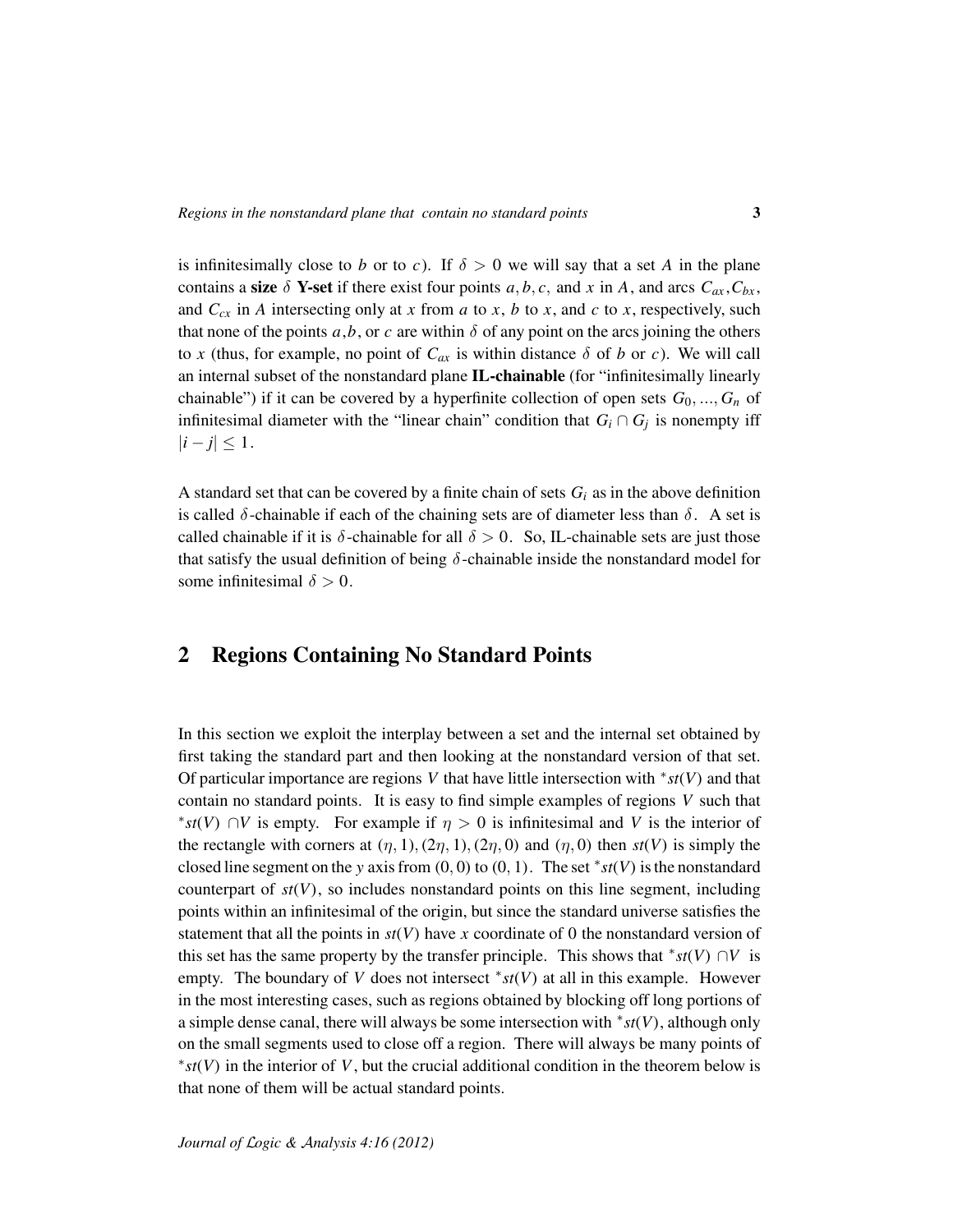**Theorem 2.1** Let  $V \subset \mathbb{R}^2$  be a bounded (internal) region (i.e. contained in some  $*B(0, r)$  for a standard real  $r > 0$ ) bounded by a simple closed curve *S* and suppose that  $\overline{V}$  contains no standard points,  $st(V)$  does not disconnect the plane, and that there exists an arc *A* of infinitesimal length on *S* such that  $*st(V) \cap S \subset A$ . Then *V* contains no Y-set.

**Proof** We first note that  $st(V)$  has no interior. Since  $\overline{V}$  contains no standard points, every point of <sup>∗</sup> *st*(*V*) is near a point of its boundary *S*. If <sup>∗</sup> *st*(*V*) were to contain any ball of noninfinitesimal diameter, then it would intersect *S* at points that are not all near each other, which violates the condition that  $*st(V) \cap S \subset A$ . Thus,  $st(V)$  has no interior by transfer.

Suppose that *V* contains a Y-set. We let  $a, b, c$  and  $x$  be points as in the definition of a Y-set, but we note that there are many possible choices for *a*, *b*, and *c*, and since the arc *A* is of infinitesimal length, we may choose these points in such a way that none of them are near *A*. We let  $Y = C_{ax} \cup C_{bx} \cup C_{cx}$ .

We next show that there must exist standard disjoint balls  $B_a$ ,  $B_b$ , and  $B_c$  satisfying the following:

i)  $a \in {}^*B_a$ ,  $b \in {}^*B_b$ , and  $c \in {}^*B_c$ .

ii) Each of these three balls have non-zero radius (and thus non-infinitesimal radius since they are standard sets).

iii) The arc *A* does not intersect  $\overline{B_a}, \overline{B_b}$ , or  $\overline{B_c}$ .

iv) every point on  $\overline{B_a}$  is not near any point on  $C_{bx}$  or  $C_{cx}$ , every point on  $\overline{B_b}$  is not near any point on  $C_{ax}$  or  $C_{cx}$ , and every point on  $\overline{B_c}$  is not near any point on  $C_{ax}$  or  $C_{bx}$ .

v) The interior of each ball contains points not disconnected from infinity by *st*(*V*) together with the closure of the other two balls. For example, the interior of  $B_a$ contains points not disconnected from infinity by  $st(V) \cup \overline{B_b} \cup \overline{B_c}$ .

It is clear from the conditions given that standard balls of sufficiently small radius can be found that will satisfy the first four properties, and we assume that we begin with a  $B_a^0, B_b^0$ , and  $B_c^0$  satisfying just those. It is possible that, for example,  $st(V) \cup B_b^0 \cup \overline{B_c^0}$ disconnects the plane. However, since  $s(tV)$  does not disconnect the plane, and no point of  $B_b^0$  is near  $\overline{B_c^0}$  or any point on  $C_{ax}$  or  $C_{cx}$ , a bounded component of the complement of  $st(V) \cup B_b^0 \cup \overline{B_c^0}$  could occur only if a portion of  $C_{bx}$  encloses some standard open set and then passes back into or within an infinitesimal of  $B_b^0$  or if a portion of  $C_{cx}$  encloses some standard open set and then passes back into or within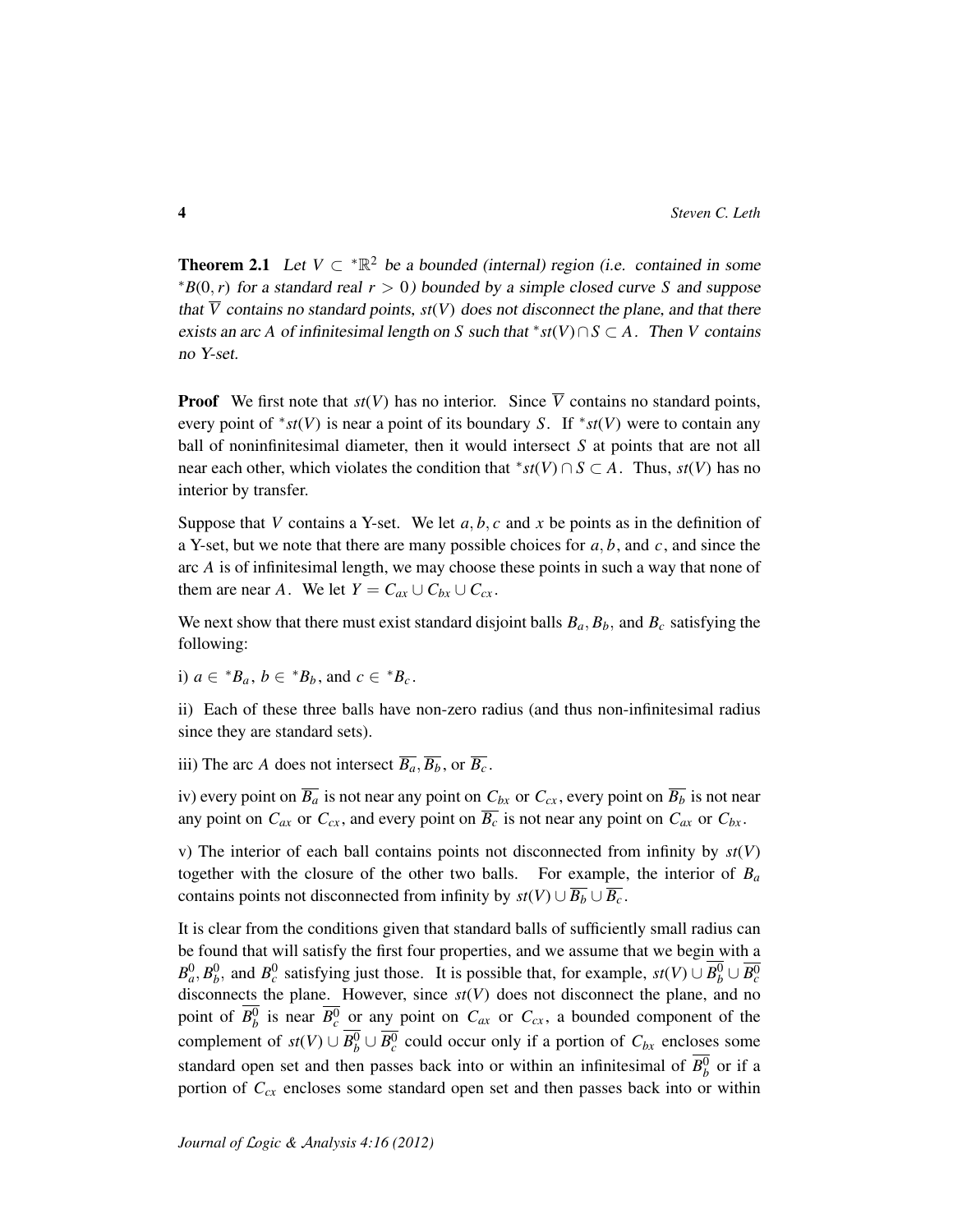an infinitesimal of  $\overline{B_c^0}$ . If  $B_a^0$  is in such a bounded component (all points in this set must be in the same component since no point of the boundary intersects  $B_a^0$ ) we let *p<sub>a</sub>* be a standard point in  $B_q^0 - st(V)$ , and  $T_q$  be a standard path from  $p_q$  to infinity in  $\mathbb{R}^2 - (st(V))$ . Such a path exists since  $\mathbb{R}^2 - (st(V))$  is open and connected, and thus path-connected. This standard path cannot pass near *b* or *c* since it stays a standard nonzero distance away <u>from  $st(V)$ </u>. Similarly if  $B_b^0$  is in a bounded component of the complement of  $st(V) \cup \overline{B^0_a} \cup \overline{B^0_c}$  we let  $p_b$  be a standard point in  $B^0_b - st(V)$ , and  $T_b$  be a standard path from  $p_a$  to infinity in  $\mathbb{R}^2$  (*st*(*V*)), and if  $B_c^0$  is in a bounded component of the complement of  $st(V) \cup \overline{B_a^0} \cup B_b^0$  we let  $p_c$  be a standard point in  $B_c^0 - st(V)$ , and  $T_c$  be a standard path from  $p_c$  to infinity in  $\mathbb{R}^2 - (st(V))$ . We can now choose smaller balls  $B_a$ ,  $B_b$ , and  $B_c$  inside  $B_a^0$ ,  $B_b^0$ , and  $B_c^0$  such that conditions i) through iv) are satisfied and none of these intersect  $T_a$ ,  $T_b$  or  $T_c$ . This ensures that condition v) will hold, for points in  $(\mathbb{R}^2 - (st(V))) \cap B_a$  are in the same connected component of the complement of  $st(V) \cup \overline{B_b} \cup \overline{B_c}$  as  $p_a$ , points in  $(\mathbb{R}^2 - (st(V))) \cap B_b$  are in the same connected component of the complement of  $st(V) \cup \overline{B_a} \cup \overline{B_c}$  as  $p_b$  and points in ( $\mathbb{R}^2$  − (*st*(*V*))) ∩ *B<sub>c</sub>* are in the same connected component of the complement of *st*(*V*) ∪  $\overline{B_a}$  ∪  $\overline{B_b}$  as  $p_c$ .

Having established the existence of the standard balls satisfying conditions i) through v), we now let *a*<sup> $\prime$ </sup> be the last point of  $C_{ax} \cap \overline{B_a}$  on the arc from *a* to *x*, and define  $C_{a'x}$ to be the subarc of  $C_{ax}$  from  $a'$  to  $x$ . We define  $b'$ ,  $C_{b'x}$ ,  $c'$ ,  $C_{c'x}$  analogously. We let  $Y' = C_{a'x} \cup C_{b'x} \cup C_{c'x}$ , and we note that  $Y'$  is path-connected and therefore connected. By proposition 1  $st(Y')$  is connected, and thus  $*st(Y')$  is connected by transfer.

We let  $q_a$  be a standard point in  $B_a - st(V)$  and  $T'_a$  be a standard infinite path (ray) in  $\mathbb{R}^2 - (st(V) \cup \overline{B_b} \cup \overline{B_c})$  starting at  $q_a$  and going off to infinity. Similarly we let  $q_b$  be a standard point in  $B_b - st(V)$  and  $T'_b$  be a standard infinite path in  $\mathbb{R}^2$ - $(st(V) \cup \overline{B_b} \cup \overline{B_c} \cup T'_a)$  starting at  $q_b$  and going off to infinity, and  $q_c$  be a standard point in *B*<sub>*c*</sub> − *st*(*V*) and *T*<sup>*c*</sup> be a standard infinite path (ray) in  $\mathbb{R}^2$  − (*st*(*V*)∪ $\overline{B_b}$ ∪ $\overline{B_c}$ ∪ $T'_a$ ∪ $T'_b$ ) starting at *q<sup>c</sup>* and going off to infinity. Figure 1 illustrates these definitions.

Since  $st(V)$  and any bounded portion of  $T_a', T_b'$ , and  $T_c'$  are disjoint compact sets, they are some non-zero distance apart, so by transfer there are no points of <sup>∗</sup> *st*(*V*) that are within an infinitesimal distance of any points of  ${}^*T_a'$ ,  ${}^*T_b'$ , or  ${}^*T_c'$ . We note that the single point  $st(A)$  is in  $st(V)$ , so the arc *A* is also not within an infinitesimal distance of any points of  ${}^*T_a$ ,  ${}^*T_b$ , or  ${}^*T_c$ .

We now define internal infinite arcs as follows: We let  $\Gamma_a$  consist of the line segment from *a'* to a nearest point of  ${}^*T_a' \cap \overline{B_a}$ , followed by  ${}^*T_a'$  from that point to infinity. There may be more than one "nearest point" and we can choose any of them. This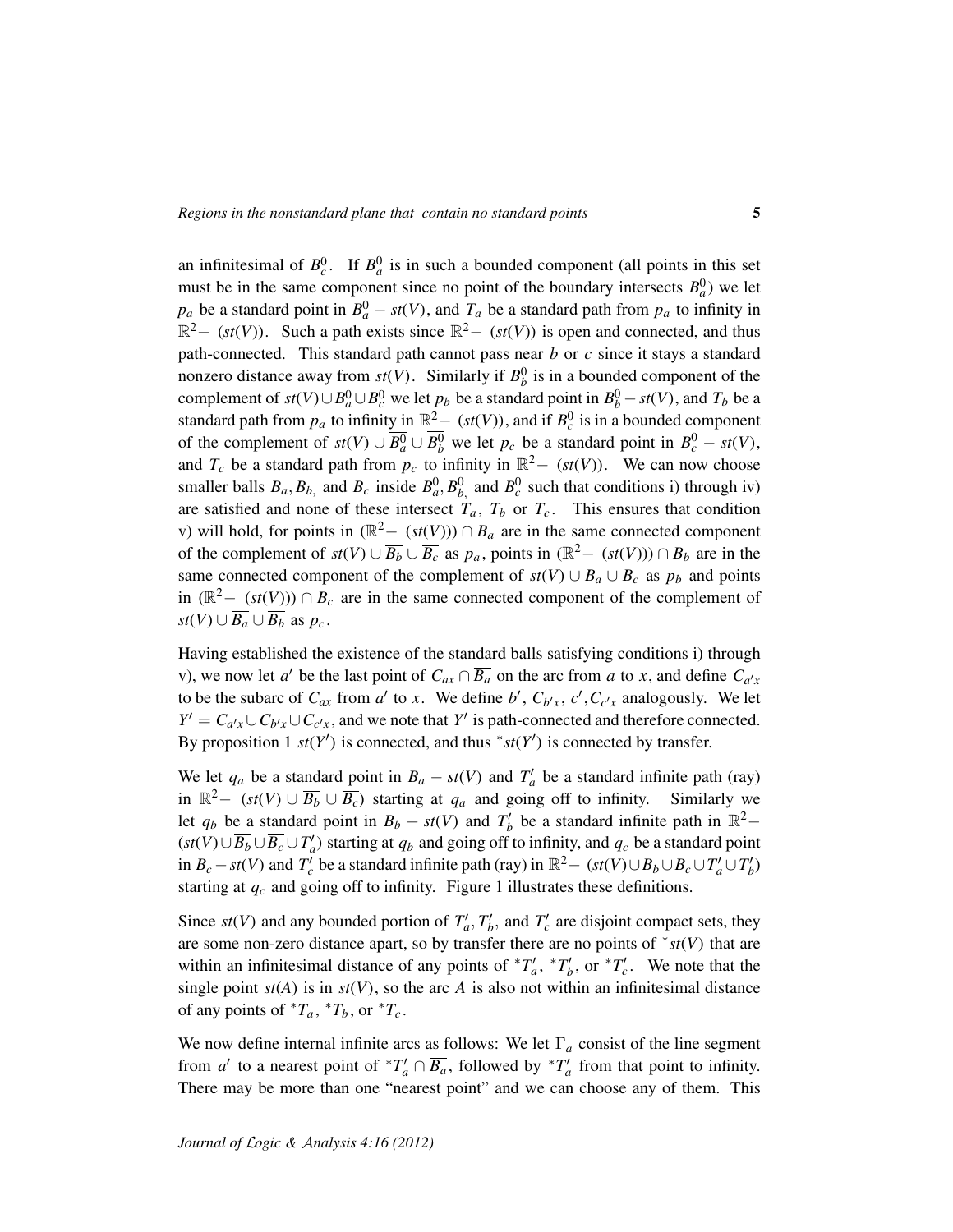

Figure 1: Illustration of definitions

condition ensures that the initial segment does not intersect  $T_a$  except at this point. The internal paths Γ*<sup>b</sup>* and Γ*<sup>c</sup>* are defined analogously. Since there are no points of \**st*(*Y*') in the interior of  $B_a$ ,  $B_b$ , and  $B_c$  there are no points of \**st*(*Y*') other than *a*' that intersect  $\Gamma_a$ , and similarly the other two arcs only intersect  $*$  *st*(*Y*<sup>*'*</sup>) at their initial points. Since the arc *A* does not intersect  $\overline{B_a}$ ,  $\overline{B_b}$ , or  $\overline{B_c}$  we also know that *A* does not intersect  $\Gamma_a, \Gamma_b$ , or  $\Gamma_c$ .

The set  $\Gamma_a \cup \Gamma_b \cup \Gamma_c \cup Y'$  consists of three non-intersecting infinite arcs originating from the point *x*, and so divides the nonstandard plane into three regions. One of these regions, which we will call  $R_1$ , is bounded by  $\Gamma_a \cup C_{a'x} \cup C_{b'x} \cup \Gamma_b$ . No point in this region can be within an infinitesimal distance of  $c'$ , since  $c'$  is not contained in  $R_1$  and is not near any of the points on the boundary. Similarly we let  $R_2$  be the region bounded by  $\Gamma_b \cup C_{b'x} \cup C_{c'x} \cup \Gamma_c$  and  $R_3$  be the region bounded by  $\Gamma_c \cup C_{c'x}$ ∪ $C_{a'x}$  ∪  $\Gamma_a$ , noting that no point of  $R_2$  is near  $a'$  and no point of  $R_3$  is near  $b'$ .

We consider connected components of  ${}^{\ast} \mathbb{R}^2 - (S \cup \Gamma_a \cup \Gamma_b \cup \Gamma_c)$  that contain standard points (and so are external to *V*). These cannot intersect more than one of our three regions. This is because these connected components are bounded by portions of the the outside of *S* together with portions of the Γ curves, and since *S* does not intersect *Y* , a point traveling along *S* may only move from one of the three regions into another one by passing through  $\Gamma_a, \Gamma_b$ , or  $\Gamma_c$ . The arc *A* of infinitesimal length can be a part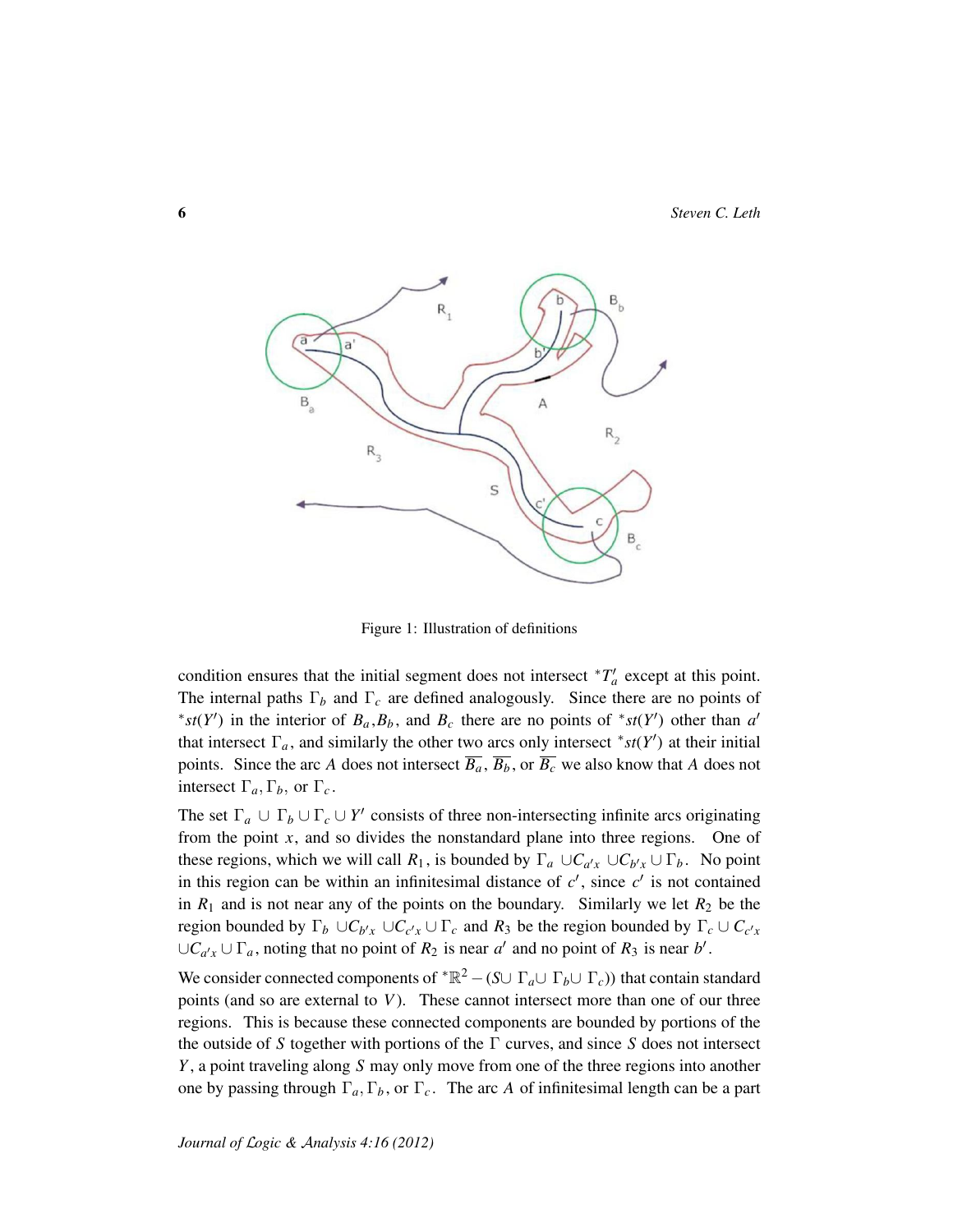of the boundary of only one of these components, since it does not intersect  $\overline{B_a}$ ,  $\overline{B_b}$ , or  $\overline{B_c}$ . Thus, the boundary of all of these components except one is completely contained  $\text{in} \, \, \text{``}\mathbb{R}^2 - \, \text{``} \, \text{st}(Y').$ 

No standard points of  $*st(Y')$  can be on any of the boundary points of  $R_1$ ,  $R_2$ , or  $R_3$ , so all of the standard points of this set are in one of the three regions  $R_1$ ,  $R_2$ , or  $R_3$ . We will assume, wlog, that there is a standard point  $p_1$  in  $R_1$ . Since  $p_1$  is a standard point it cannot be in *V*, so from above  $C(p_1, * \mathbb{R}^2 - (S \cup \Gamma_a \cup \Gamma_b))$  must be contained in  $R_1$ . But  $st(c')$  cannot be in  $R_1$  since no point in  $R_1$  is within an infinitesimal distance of  $c'$ , and so wlog we suppose that it is in  $R_2$ . By a similar argument,  $\mathcal{C}(st(c'))^* \mathbb{R}^2 - (S \cup$  $\Gamma_b \cup \Gamma_c$ )) is contained in  $R_2$ . But from above, at least one of these sets is contained in a connected component of  ${}^{\ast} \mathbb{R}^2 - (S \cup \Gamma_a \cup \Gamma_b \cup \Gamma_c)$  whose boundary lies in the complement of \* $st(Y')$ . This contradicts the connectedness of \* $st(Y')$ , finishing the proof.  $\Box$ 

It is easy to see that the condition that  $\overline{V}$  contains no standard points is necessary, for without it we could let *Y* be the set in the nonstandard plane consisting of the closed line segments from  $(0, 1)$  to  $(0, -1)$  and  $(0, 0)$  to  $(1, 0)$ , and let *V* be the interior of a simple closed curve that traces around *Y* , and stays infinitesimally close to it at all points. Such a *V* satisfies the other conditions of the proposition (the boundary of *V* does not intersect <sup>∗</sup> *st*(*V*) at all), but certainly contains the Y -set that we surrounded, as shown in figure 2.



Figure 2: The region must contain no standard points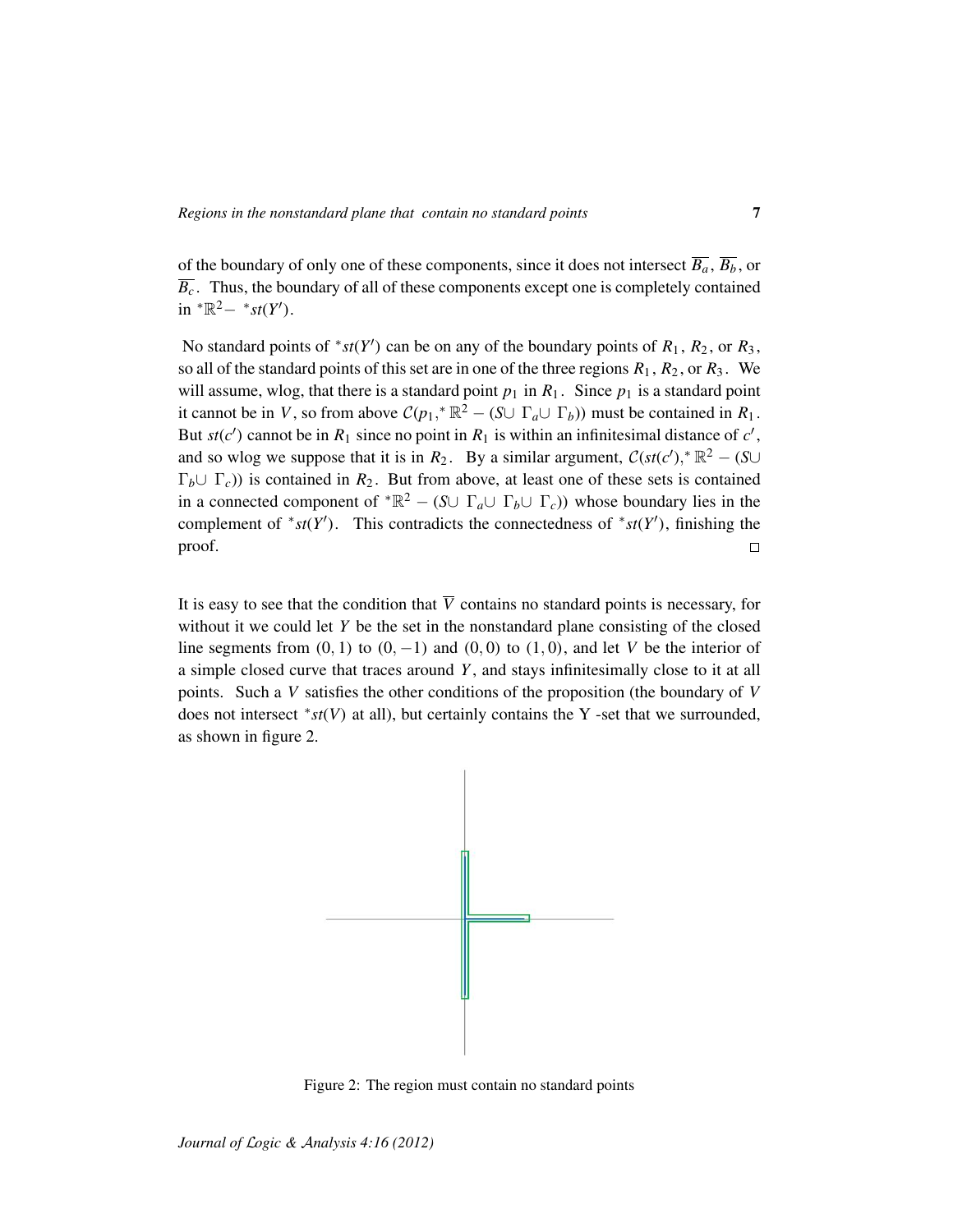Similarly we can see that we cannot allow the curve to intersect the standard part on more than one small arc. If we move the example above up and over by an infinitesimal distance we can surround it with a simple closed curve containing no standard points if we allow the curve to have two disjoint arcs of infinitesimal length intersect the standard part, rather than only one, as in the theorem. In this case the two disjoint arcs can even be infinitesimally close to each other (though not close as one follows along the curve). This is illustrated in figure 3.



Figure 3: The region must intersect its standard part only in a small arc

It seems unlikely that the condition that  $st(V)$  does not disconnect the plane is necessary in the main result above, but no easy way to remove this condition in the proof is apparent. As is discussed more in section 4, the study of planar continua that do not separate the plane is the fundamental motivation for this work, and in that context this condition will always hold. Still, it would be nice to know if it can be removed from the hypotheses in the result above. It would be easy to see that we could remove this condition if every Y-set whose standard part disconnects the plane contains a Y-set whose standard part does not disconnect the plane, but there are counterexamples to this. One such example takes the union of the following three sets: the closed interval from  $(-1, 0)$  to  $(0, 0)$ , the graph of the function  $y = x \sin(1/x)$  on  $(0, 1]$  and the line segment from  $(0, 0)$  to  $(1, 1 + \zeta)$  where  $\zeta$  is infinitesimal.

The theorem below is a standard translation of theorem 2.1.

*Journal of* L*ogic &* A*nalysis 4:16 (2012)*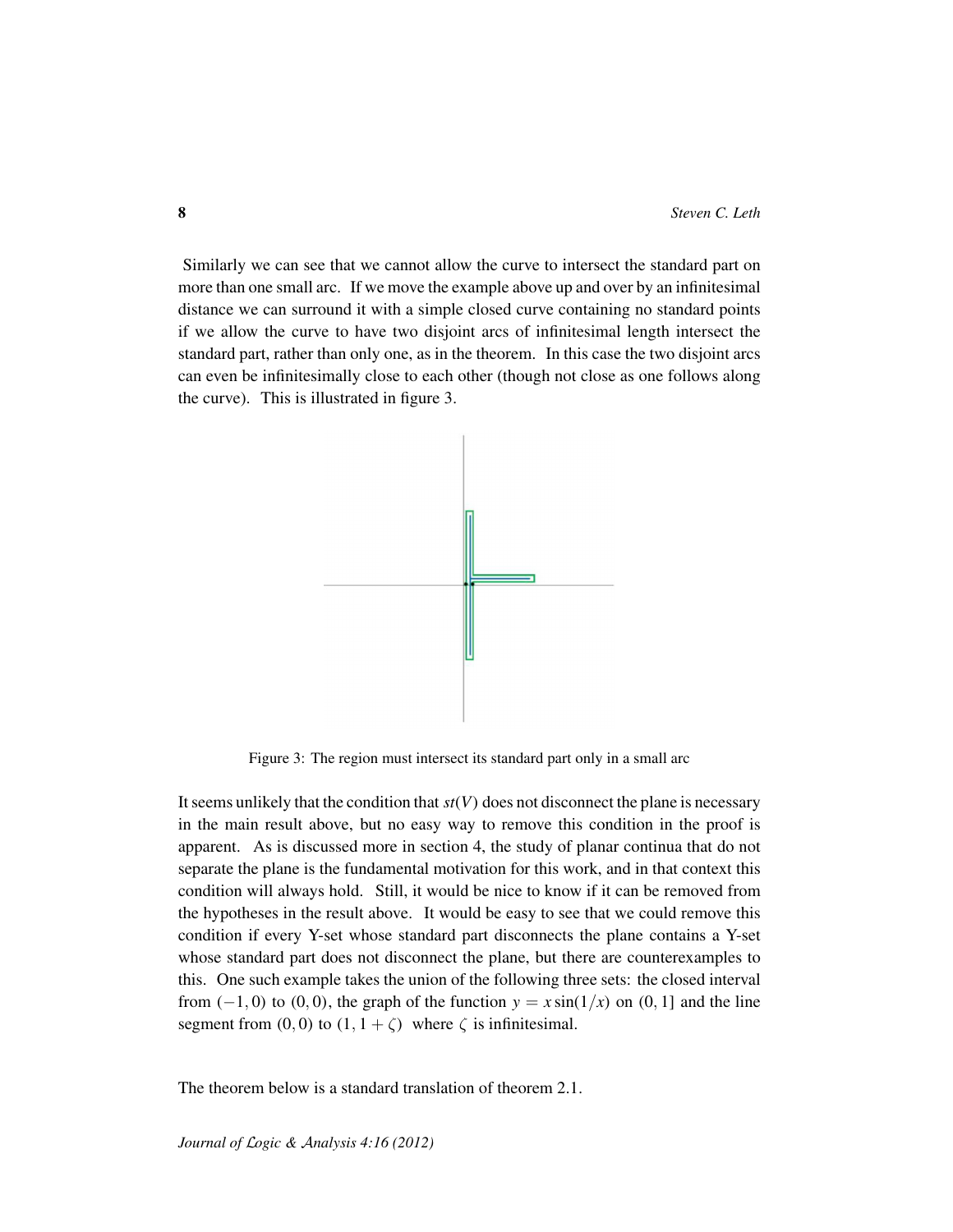**Theorem 2.2** Let *E* be a non-separating compact set in the plane, and  $R_n$  be a sequence of regions bounded by simple closed curves *S<sup>n</sup>* with the property that for any *k* and any finite collection of points in the plane  $\{p_1, p_2, p_3...p_k\}$  there exists an *n* such that  $\{p_1, p_2, p_3, ..., p_k\} \cap \overline{R}_n = \emptyset$  and  $E \cap S_n \subset A_n$ , where  $A_n$  is an arc of length less than  $1/k$  and all points of  $S_n$  are within  $1/k$  of some point in *E*. Then for all  $\delta > 0$  there exists an *n* such that  $R_n$  contains no size  $\delta$  Y set.

**Proof** We suppose that there exists some  $\delta > 0$  for which no such *n* exists. We consider the collection of mathematical statements " ${R}$  is a region with simple closed curve boundary  $S$ ,  $\{p_1, p_2, p_3, ..., p_k\} \cap \overline{R} = \emptyset$ ,  $^*E \cap S \subset A$ , where *A* is an arc of length less than  $1/k$ , all points of  $S_n$  are within  $1/k$  of some point in  $*E$ , *R* contains a size  $\delta$  Y set}, where  $\{p_1, p_2, p_3, ..., p_k\}$  includes every finite subset of points in the plane. By the hypothesis (and transfer), for any finite subset of this collection there exists an  $S_n$  and  $R_n$  that makes all the statements in the finite subcollection true. Thus by  $\beth_1^+$ 1 saturation there exists a single internal region *R* bounded by an internal simple closed curve *S* satisfying all the statements at once, and thus satisfying the conditions of the theorem. All of the conditions needed to apply theorem 1 now hold except that it is possible that  $st(V)$  (which must be contained in  $E$ ) disconnects the plane. However, since  $E$  does not, any point disconnected from infinity by  $st(V)$  must be in  $E$ , and any point disconnected from infinity and not within an infinitesimal distance of  $st(V)$  is in the interior of *E*. In the proof of theorem 2.1 we use the fact that points inside the original balls satisfying the first four conditions are not disconnected from infinity by  $st(V)$ , and that must still be the case. Thus, the conclusion of the theorem holds, and this contradicts the fact that this *V* contains a size  $\delta$  Y-set.  $\Box$ 

This theorem appears to be significantly stronger than what we obtain by replacing the condition that " $E \cap S_n \subset A_n$ , where  $A_n$  is an arc of length less than  $1/k$ " with simply " $E \cap S_n = \emptyset$ ". Still this weaker result yields the following standard corollary, which is similar to the classic result of Moore's about triods in the plane [\[13\]](#page-16-5), although here it is well known from Moore's work and "folklore" results that the condition "non-separating" in the corollary below is extraneous.

**Corollary 2.3** For every  $\delta > 0$  no non-separating compact set in the plane can contain infinitely many disjoint connected components each of which contains a size  $\delta$  Y-set.

Proof If such a set *E* existed then given any *m* distinct components of *E* each of which contains a size  $\delta$  Y set, we may surround these components with non-intersecting simple closed curves all of whose interiors are everywhere within 1/*m* of *E* but are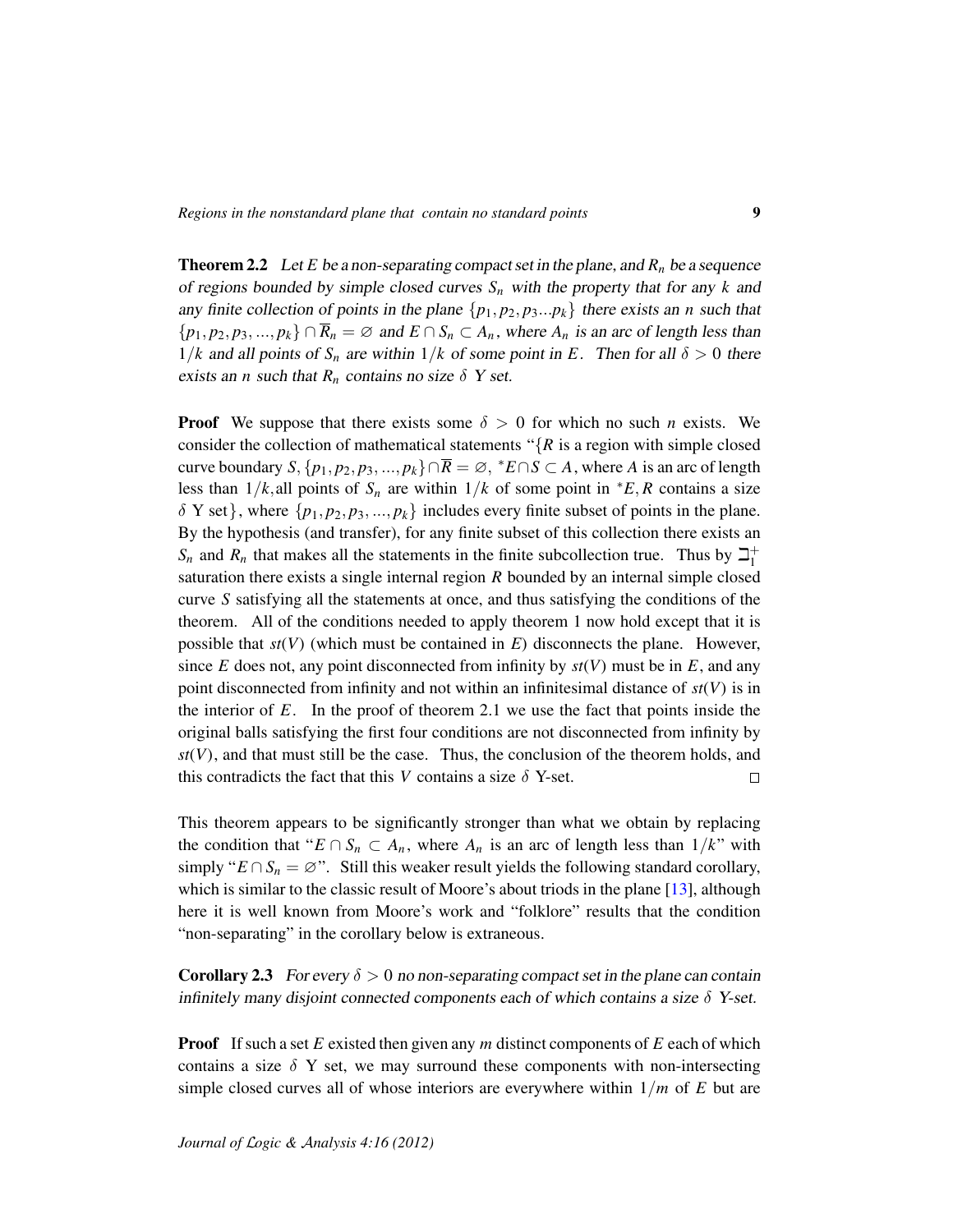such that the boundary curves do not intersect  $E$ . If we focus on a fixed countable set of components of *E* the collection of all finite subsets is countable, and for each finite subset we obtain finitely many simple closed curves. The countable collection of all of these simple closed curves now forms a collection  $\{R_n\}$  that satisfies the conditions of the theorem above (with each  $A_n$  the empty set). This is because given any finite collection of  $k$  points, any subcollection that covers  $k + 1$  distinct components in the manner described must include one whose closure contains none of the given points, and by construction the other conditions are satisfied. But the conclusion of the theorem contradicts that each of these contains a size  $\delta$  Y set.  $\Box$ 

A note on the strength of these standard results: in a comment on an earlier version of this paper it was pointed out that the corollary above can be derived easily from results in Moore's classic book  $[14]$ . It is reasonably likely that the theorem above can be derived from results in that book as well, although probably not as easily, partly due to the fact that, although the result is natural in a nonstandard setting, it is somewhat cumbersome when translated into a standard result. The real strength of the nonstandard result lies not in its standard translation, but in the fact that it allows us to use saturation arguments to seek situations in which internal regions contain no standard points, and thus contain no Y-set. This provides a new nonstandard tool that can be used to approach standard problems in continuum theory.

#### 3 Examples and Extensions

The position of the standard points inside an internal region is subtle. For example we consider the usual  $sin(1/x)$  continuum partially enclosed by an internal simple closed curve as shown in figure 4. We let  $p$  be a point on the curve that is an infinitesimal distance from the *y* axis and assume that the simple closed curve is "closed off" by a line segment in such a way that  $p$  is inside the region. The point  $q$  is a standard point on the curve. In this example the standard part of  $p$  is outside the curve, whereas the standard parts of all the points that are more than an infinitesimal distance from the axis are all inside the curve. This is true regardless of the width of the region - i.e. even if the distance from the curve to the continuum is a fixed infinitesimal distance. The next result shows why this must be true, and provides important simple conditions under which a region will contain no standard points.

Proposition 3.1 Suppose that *A* is a standard (closed) arc, *B* is a standard infinite arc, *a* and *b* are two points on <sup>∗</sup>*A* that are an infinitesimal distance apart and <sup>∗</sup>*B*[*b*, *a*]∩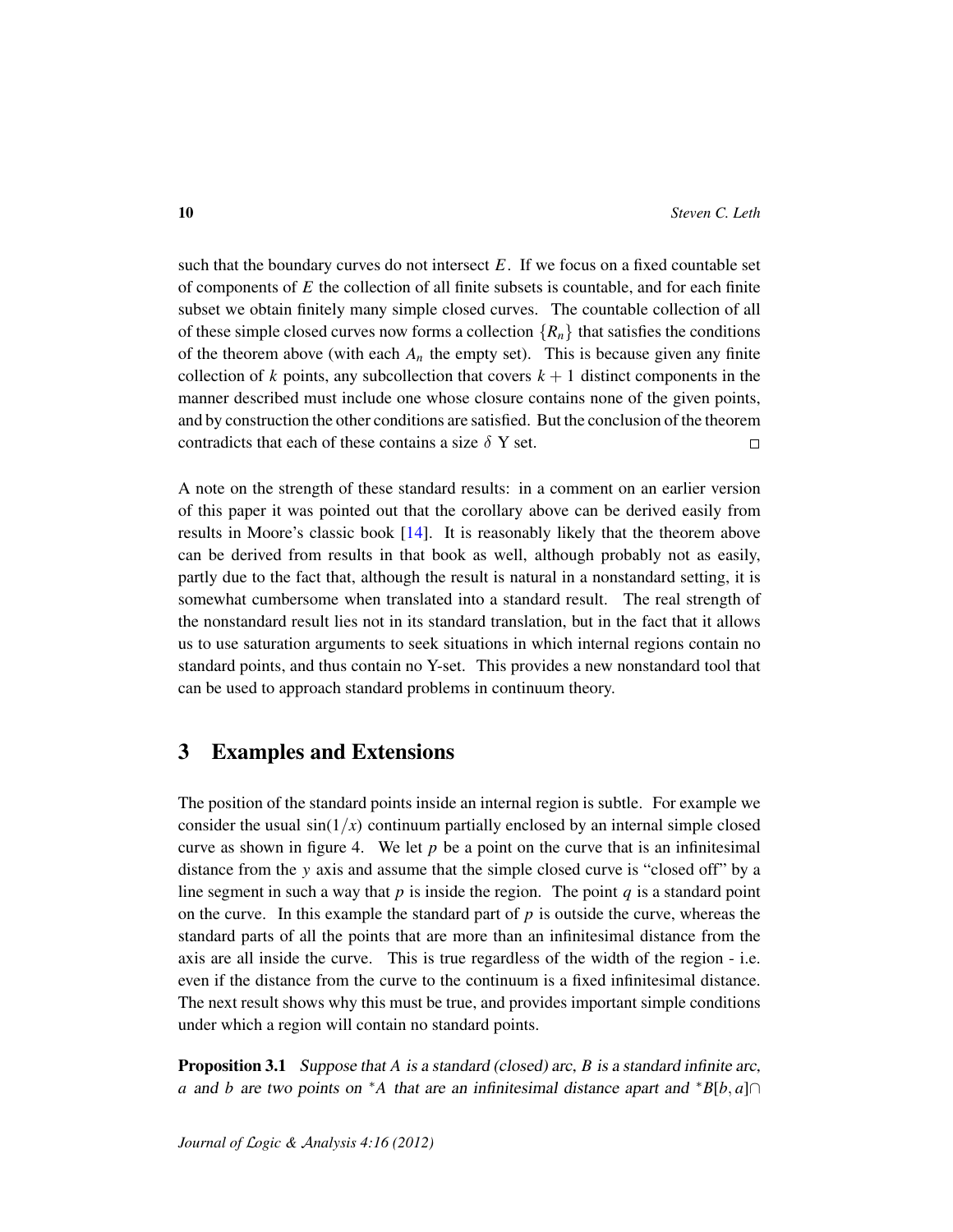

Figure 4: Standard parts move from inside to outside as we move along the curve

 $*A = \{a, b\}$ . Let *S* be a simple closed curve formed by  $*A[b, a]$  together with  $*B[a, b]$ , and suppose that  $st(a) \notin \overline{V_S}$ . Then  $V_S$  contains no standard points (we note that  $st(a) = st(b)$ ).

**Proof** Suppose that *x* is a standard point in the plane contained in *V<sub>S</sub>*. Since  $st(a) \notin \overline{V_S}$ it is not on  ${}^*A[b,a]$ . If  $\delta > 0$  is any noninfinitesimal real number the hypotheses show that in the nonstandard universe there are portions of *B* that intersect portions of *A* to form these "loops" in arcs not containing  $st(a)$  but such that both endpoints are within  $\delta$  of  $st(a)$ . By transfer this is also true in the standard universe, which means that for every such loop formed in this way there must be similar ones that are nearer to  $st(a)$ . Using the transfer principle again we see that this must be true in the nonstandard universe as well. However no loop formed in this way can be nearer to  $st(a)$  and contain x without intersecting the boundary of  $V<sub>S</sub>$ . Since no two points on *B* intersect, and since the loops only intersect <sup>∗</sup>*A* at the two endpoints this is not possible.  $\Box$ 

The example illustrated in figure 4 shows the importance of the condition that  $*B[b, a] \cap$  $A^*A = \{a, b\}$ . The boundary of the region in that example could be a portion of a standard infinite arc - one that travels back and forth approaching the sine portion of the curve more closely each time. If *A* is any standard arc that begins on the y axis and ends at some point with intersection on the continuum we see that all the conditions of the proposition could be satisfied except that the portion of the standard infinite arc in question will always intersect the standard arc in infinitely many places. There are standard arcs that intersect this portion of the curve at exactly two points, as required in the conditions of the proposition, and those portions do, in fact, contain standard

*Journal of* L*ogic &* A*nalysis 4:16 (2012)*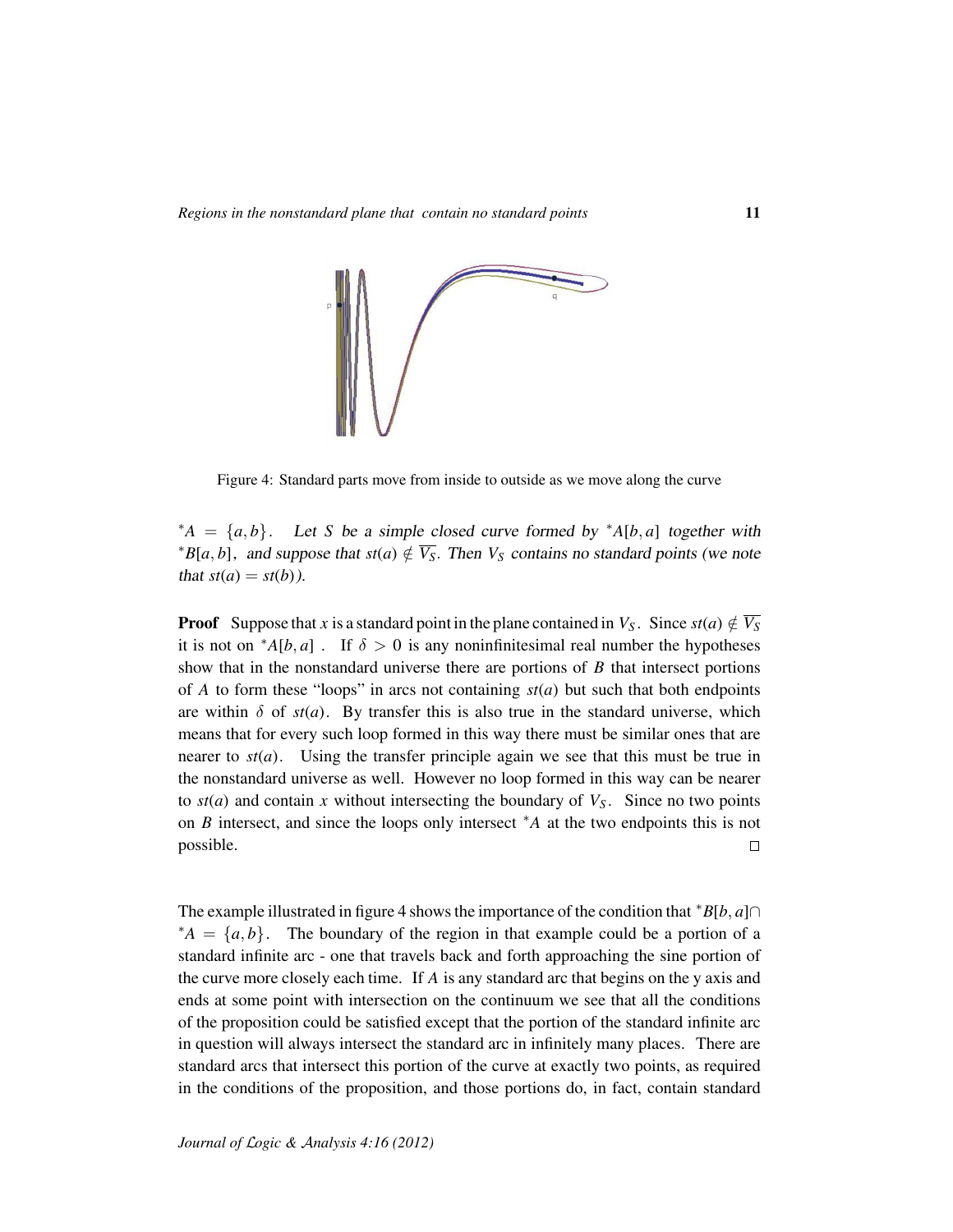points, but in those cases the standard part of the endpoint will be contained in  $\overline{V_s}$ . The proposition shows that regardless of the width of the region, the standard parts must stay inside until the curve is within an infinitesimal of the y axis - otherwise we could find a standard arc that intersects the curve at exactly two points and does not contain the standard point of the intersection. But then, by the proposition above, no standard points could be contained in the region.

The conclusion of theorem 2.1 cannot be improved from "*V* contains no Y-set" to "*V* is IL-chainable", at least not without additional assumptions. If a set is  $\delta$ -chainable then it is easy to see that it can contain no size  $\delta$  Y-set, so IL-chainability certainly implies that the set contains no Y set. Figure 5 provides an example that shows that the converse is false. If  $a$  (the width shown) is infinitesimal and  $b$  (the length shown) is not, we see that this figure contains no Y-set, and it is easy to see that it is not IL chainable. This example does not yet show that the conditions given in theorem 2.1 are not strong enough to allow us to conclude IL-chainability, however, as the set shown does not satisfy those conditions. Any simple closed curve containing a set of this shape would either contain standard points or would intersect its standard part on more than a single infinitesimal arc.



Figure 5: Contains no Y set

In order to see that theorem 2.1 cannot be improved to allow us to conclude ILchainability we consider Ingram's construction of a continuum *A* that has uncountably many connected components all of positive "span" [\[7\]](#page-16-7). Lelek introduced the notion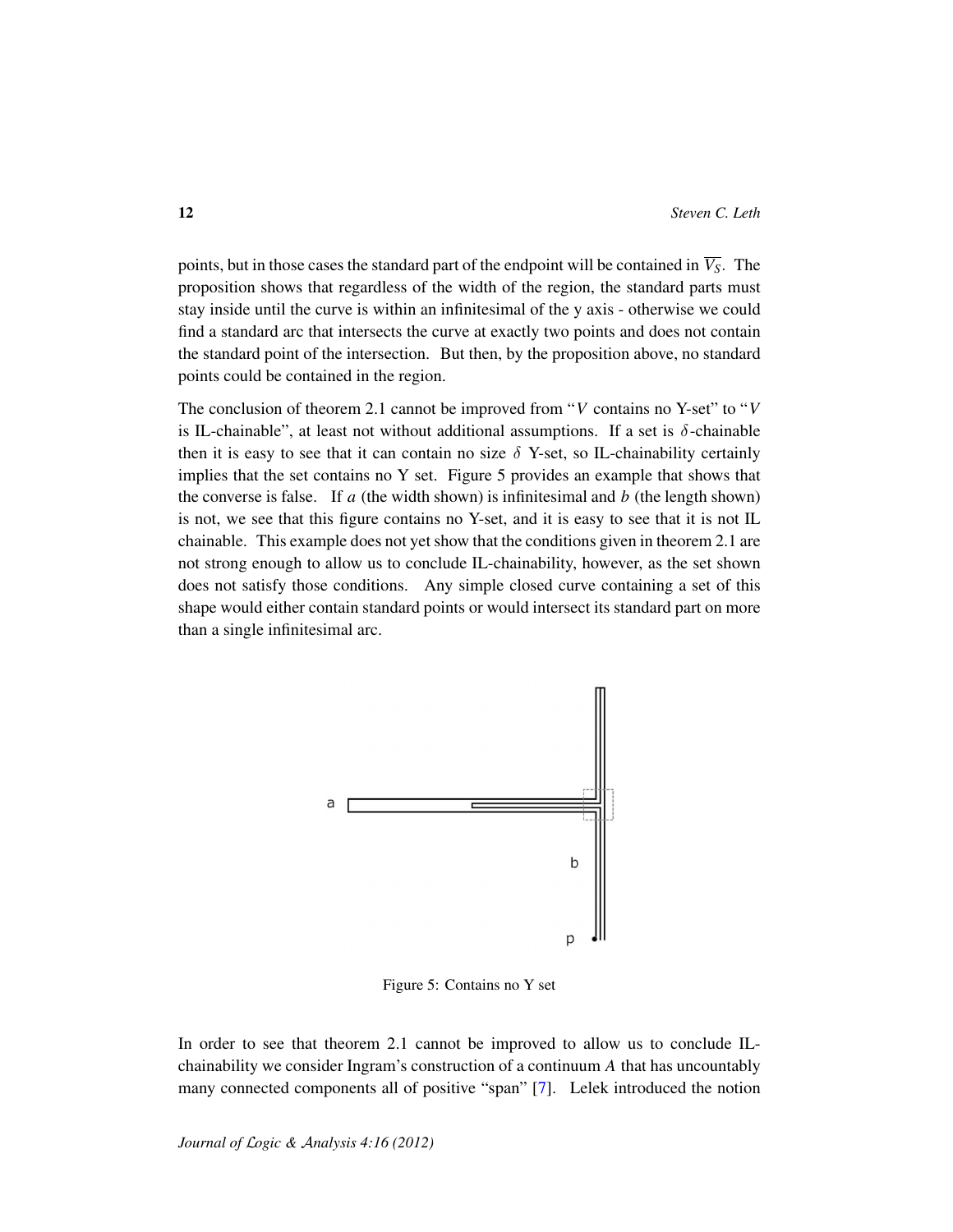of the span of a metric space in 1964 [\[9\]](#page-16-8) and proved that chainable continua have span zero. See, for example, [\[16\]](#page-16-9) for related definitions and results.

**Definition 3.2** Let  $E$  be a continuum with metric  $d$ , and let  $C$  be the set of all subcontinua *C* of  $E \times E$  with the property that  $\pi_1(C) = \pi_2(C)$ . The span of *E* is

 $\sup_{C \in \mathcal{C}} \inf \{d(a, b) : (a, b) \in C\}.$ 

In Ingram's construction there must exist a  $\delta > 0$  such that infinitely many connected components of *A* have span greater than  $\delta$ , and thus cannot be chained with a collection of mesh less than  $\delta$ . Using a saturation argument similar to that used in the proof of theorem 2.2 we can obtain an example of an internal region *V* surrounded by an internal simple closed curve *S* that does not intersect <sup>∗</sup>*A* at all and contains no standard points but does contain an internal connected component of <sup>∗</sup>*A* that has internal span greater than  $\delta$  (and thus cannot be covered by an internal chain of mesh less than  $\delta$ ). All the hypotheses of the theorem are satisfied, but *V* is not IL-chainable.

Additional conditions that would allow us to conclude that the region is IL-chainable would be highly desirable, and could lead to applications to standard questions involving chainability. One simple condition that is sufficient is that  $st(V)$  itself be chainable. Any chain of standard open sets for  $st(V)$  would also form a chaining set for *V*, so that *V* could be covered by an internal chaining set of arbitrarily small non-infinitesimal mesh and thus one of infinitesimal mesh. This condition is not very useful, and is far from necessary. An internal "canal" could be IL-chainable and have a standard part that includes a disk simply by winding back and forth and staying within an infinitesimal distance of the previous pass. Finding other conditions that allow us to conclude the chainability of *V* would be highly desirable. Hoehn has recently shown that there exist non-chainable plane continua that do not have span zero [\[4\]](#page-16-10), so it would also be interesting to find additional conditions that guarantee that the region must have infinitesimal span.

## 4 Fixed Points

Does every non-separating plane continuum have the fixed point property? This question is usually referred to as the plane fixed point problem. An extensive and comprehensive overview of results and questions related to the plane fixed point problem can be found in [\[2\]](#page-15-1). One of the motivations for the results in this paper was to try to find more situations where the classic "dog-chases rabbit" argument (Bing's terminology)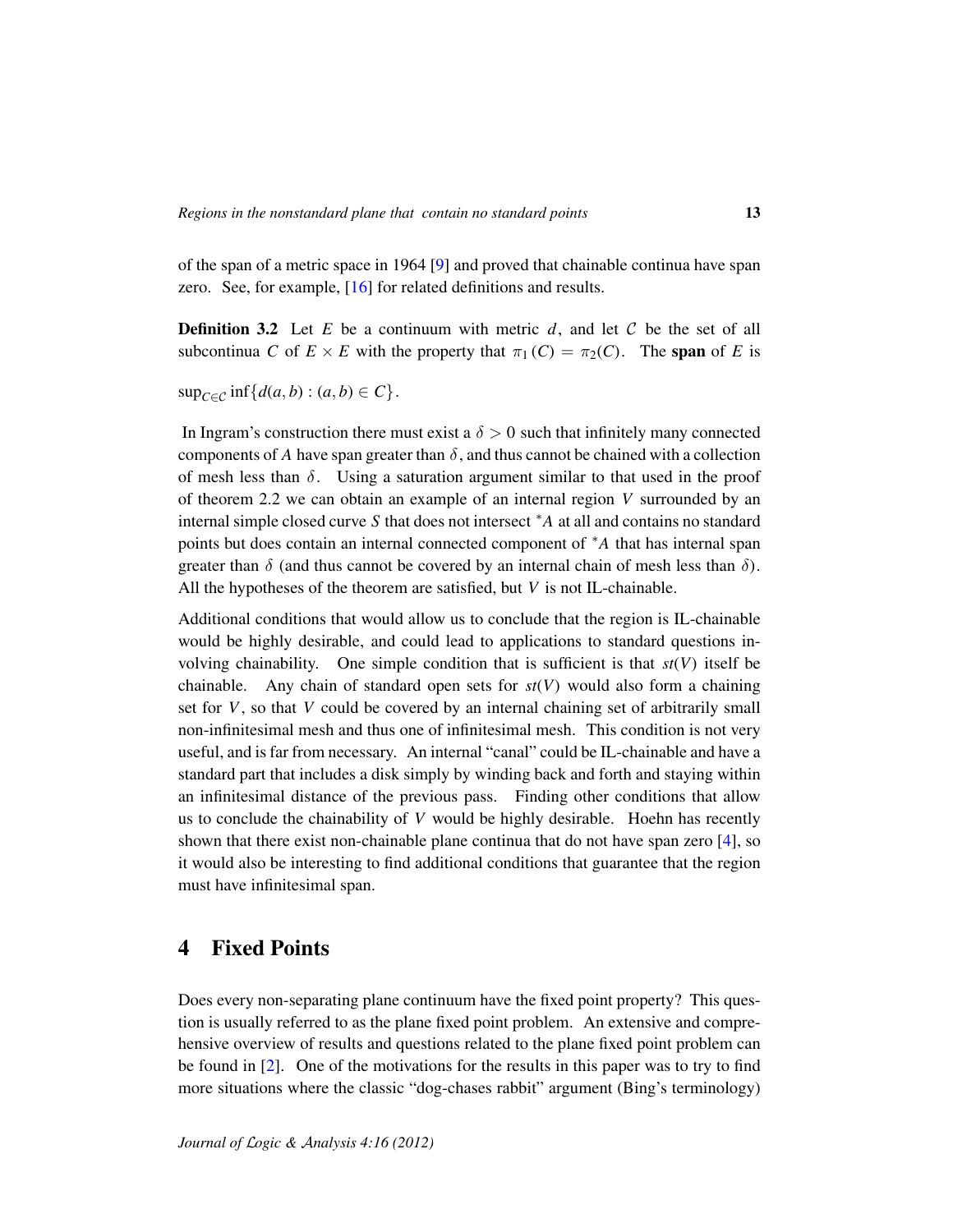works to prove results related to the plane fixed point problem. The idea of this type of argument is to move from points toward their images in such a way that the images are "trapped" and chased down by the points until a fixed point is found. The proposition below provides an example of such an argument in this setting.

Proposition 4.1 Let *E* be a non-separating plane continuum and *f* be a continuous function from *E* to *E*. Let *D* be a connected subset of <sup>∗</sup>*E* and *R* a connected, open region containing *D*, and suppose that the following conditions are satisfied:

i) *R* is IL-chainable, i.e.  $R \subset \bigcup_{k=0}^{n} G_k$ , with each  $G_k$  of infinitesimal diameter and  $G_i \cap G_j$  nonempty iff  $|i - j| \leq 1$ .

ii) The boundary of *R*, except perhaps on  $R \cap G_0$ , is contained in the complement of *E*, i.e.  $\partial R - G_0 \subset {}^* \mathbb{R}^2 - E$ .

iii) There exists an index *j* and a point *p* in  $D \cap G_j$  such that  $f(p) \in D - \bigcup_{k=0}^{j} G_k$ .

Then *f* has a fixed point.

**Proof** We first note that conditions i) and ii) imply that for each *i*, if  $p \in (*E \cap$  $\bigcup_{k=i+1}^{n} G_k$   $- G_i$  then  $C(p, {}^*E - G_i) \subset {}^*E \cap \bigcup_{k=i+1}^{n} G_k$ . Since p and  $f(p)$  are both in the connected set *D* contained in *R* they are in the same connected component of <sup>∗</sup>*E* in *R*. Thus, we may assume that *D* is this connected component of <sup>∗</sup>*E* in *R*, for if not we replace *D* by its connected component and the remainder of the conditions are still satisfied.

We first show that all points in  $D \cap G_j$  must be mapped into  $R - \bigcup_{k=0}^j G_k$ . If not, let  $q \in D \cap G_j$  such that  $f(q) \notin R - \bigcup_{k=0}^j G_k$ . Let  $\varepsilon > 0$  be an infinitesimal less than the distance between  $^*E \cap (R - \bigcup_{k=0}^{i} G_k)$  and any point in  $^*E - (R \cap (\bigcup_{k=i}^{n} G_k))$  (for  $i = 1, ..., n$ ) (here we use condition ii) to see that such an  $\varepsilon$  exists). Now we let  $\delta > 0$ be the corresponding infinitesimal that exists by the uniform continuity of *f* . Since *D* is compact it can be covered by a (hyper)finite collection of balls of radius  $\delta/2$ , and since *D* is connected there is a sequence of these  $\delta/2$  balls such that the first ball in the sequence contains  $p$ , each ball in the sequence intersects the next, and the final ball contains *q*. We now note that if any point in any  $G_i \cap D$  is mapped to  $R - \bigcup_{k=0}^{i} G_k$ , then so is every point in  $G_i \cap D$  that is in the same  $\delta/2$  ball, since no point can move far enough to move out of the region, unless it were to move to  $G_i$  itself. But no point in  $G_i$  can map into  $G_i$  since the diameter is infinitesimal and there are no fixed points. But for the same reason, any point in an intersecting  $\delta/2$  ball must also stay inside *R* and move to a higher numbered set (again, using the fact that it cannot map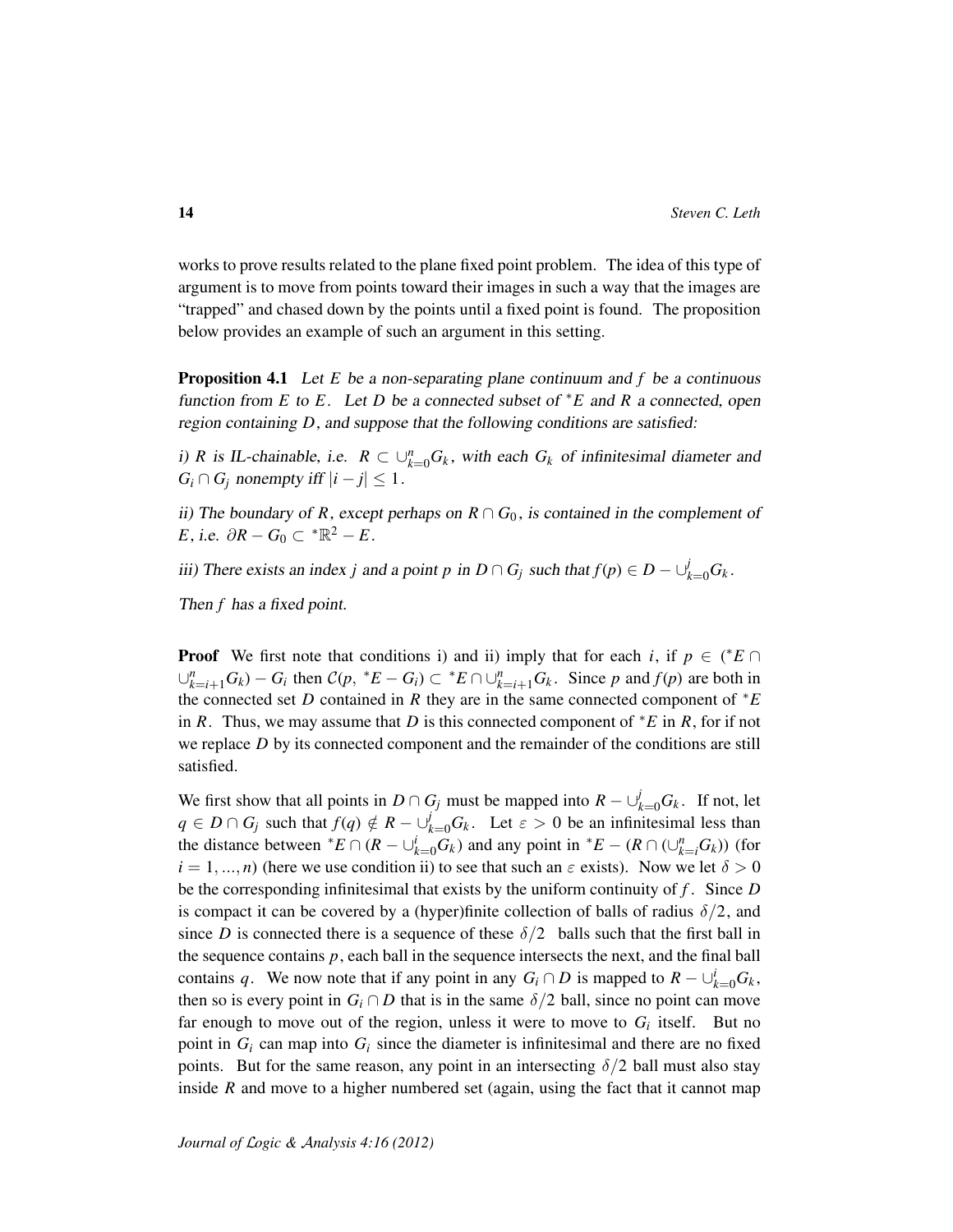into a region of the same index). Now by following the chain to the point *q* we get a contradiction.

Thus, every point in  $D \cap G_j$  must be mapped into  $R - \bigcup_{k=0}^{j} G_k$ . But  $D \cap G_j \cap G_{j+1}$  is not empty, or else we could disconnect *D* by using  $\bigcup_{k=0}^{j} G_k$  and  $\bigcup_{k=j+1}^{n} G_k$ , so there is a point in  $D \cap G_{j+1}$  that maps into  $R - \bigcup_{k=0}^{j} G_k$ , and since no point in  $G_{j+1}$  can map into a point in  $G_{j+1}$  there is a point that maps into  $R - \bigcup_{k=0}^{j+1} G_k$ . Then, reasoning as above we see that all points in  $D \cap G_{j+1}$  map into  $R - \bigcup_{k=0}^{j+1} G_k$ , and continuing in this way we see that for all  $m > j$ , all points in  $D \cap G_m$  map into  $R - \bigcup_{k=0}^{m} G_k$ . Thus all points in *D* map into *R*, but since  $f(D)$  is connected, *D* is a connected component of *\*E* in *R*, and  $f(p)$  ∈ *D*, we must have that  $f(D)$  ⊂ *D*. But from above this means that for each *m*, all points in  $D \cap G_m$  map into  $D - \bigcup_{k=0}^m G_k$ . This contradicts that *n* is (hyper)finite, completing the proof.  $\Box$ 

This particular argument does not use infinitesimals in a fundamental way. If *E*, *D* and *R* are standard in the proposition above and *R* is  $\delta$ -chainable then the conditions allow us to conclude that *f* has a point that moves a distance less than  $\delta$ . The condition that *D* is connected and that *E* can only intersect at one end of the chain are critical. For example in the diagram below the images can "escape" as we move toward *f*(*p*) on the set. Similarly, if the connected component of *p* does not reach the end of the chain and is not the same as the connected component of  $f(p)$  then we have not necessarily created a fixed point trap.



Figure 6: This chainable set has not created a fixed point trap

Returning to the example given in figure 5 we consider the property of containing no Y-sets from the point of view of searching for fixed points. If we imagine this to be a portion of the nonstandard version of a standard continua that connects only at the point *p* to the rest of the set and *f* is a standard continuous function from *E* to *E* that sends the point  $p$  to some other point on the portion shown, then the "dog chases" rabbit" argument works here and *f* must have a fixed point, but the argument is subtle. There are internal (but not standard) continuous functions that could "chase" the image around and let it "escape" without ever getting within an infinitesimal of it, but only if points that are within an infinitesimal of each other are mapped to points that are far apart. This set has noninfinitesimal internal span for a similar reason.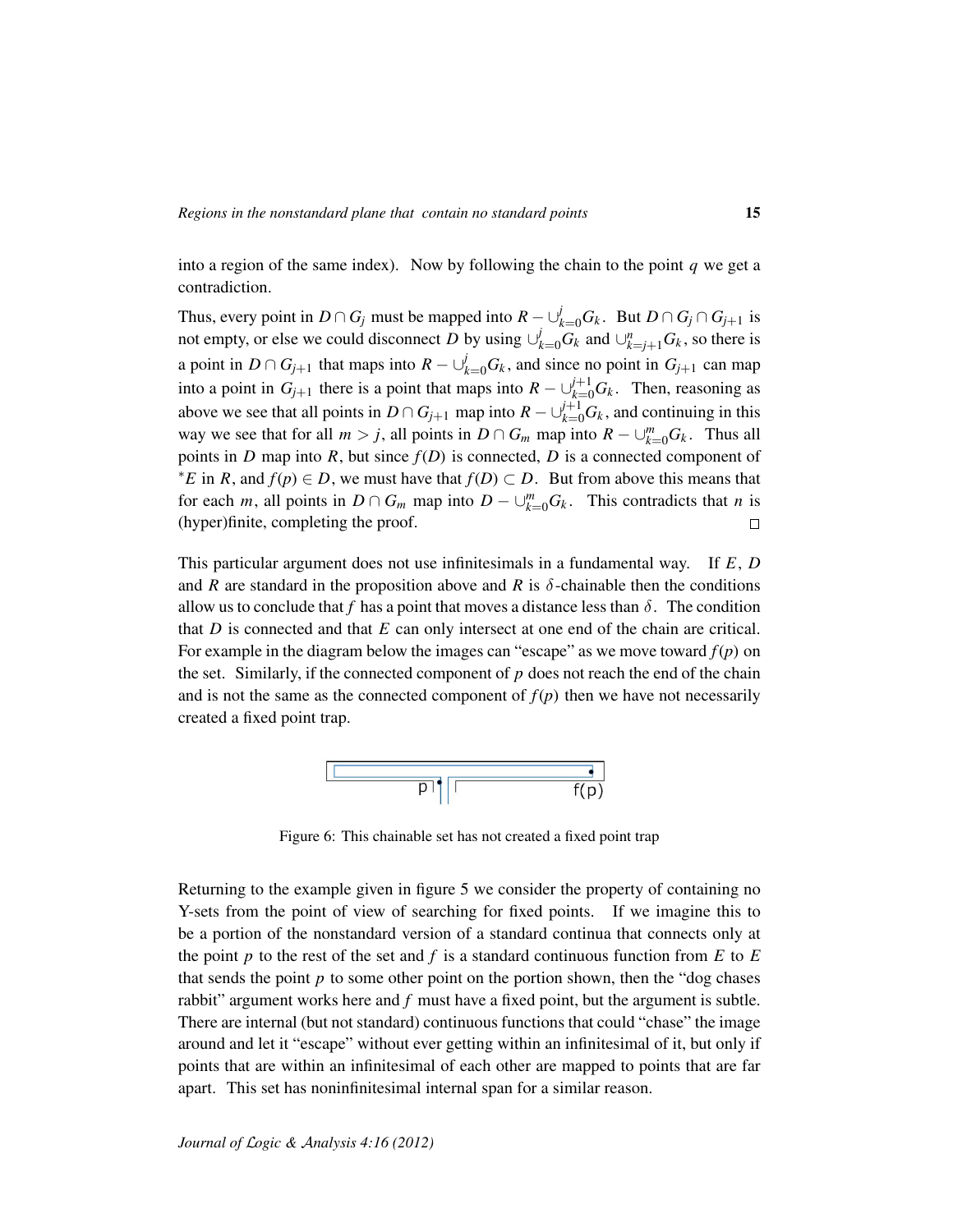Under what conditions will a region that contains no Y-set form fixed point traps? Under what additional conditions do sets that satisfy the conditions of theorem 2.1 form fixed point traps? Answers to these questions could provide additional ways to attack unsolved cases of the plane fixed point problem. One of many possible specific conjectures along these lines is given below.

Conjecture 4.2 With *E* and *f* as in the fixed point problem let *D* be a connected subset of <sup>∗</sup>*E* and *R* a connected open region whose closure contains *D* and suppose that the following conditions are satisfied

i) *V* contains no Y-set.

ii) The boundary of *V*, except on an arc of infinitesimal length *A*, is contained in the complement of <sup>∗</sup>*E*.

iii) There exists  $p \in D \cap A$  and balls *B* of arbitrarily small non-infinitesimal diameter about *p* such that

a)  $C(f(p), *E - B) \subset V$ 

*b*)  $V \cap B$  *is connected.* 

c)  $V \cap \partial B$  is an arc of infinitesimal length

Then *f* has a fixed point.

Acknowledgement The author would like to thank the referees for their helpful input and suggestions.

## References

- [1] H. Bell, *On fixed point properties of plane continua*, Trans. Amer. Math. Soc., 128, (1967), 539-548; doi[:10.2307/1994475.](http://dx.doi.org/10.2307/1994475)
- <span id="page-15-1"></span>[2] C. L. Hagopian, *An update on the elusive fixed-point property*, in: Open Problems in Topology II, E. Pearl (ed.), Elsevier, (2007), 263-278; doi[:10.1016/B978-](http://dx.doi.org/10.1016/B978-044452208-5/50031-4) [044452208-5/50031-4.](http://dx.doi.org/10.1016/B978-044452208-5/50031-4)
- <span id="page-15-0"></span>[3] C.W. Henson, *Foundations of nonstandard analysis-A gentle introduction to nonstandard extensions*, in: Nonstandard Analysis: Theory and Applications, N.J. Cutland, C.W. Henson, and L. Arkeryd (eds.), Kluwer Academic, (1997), 1-50.